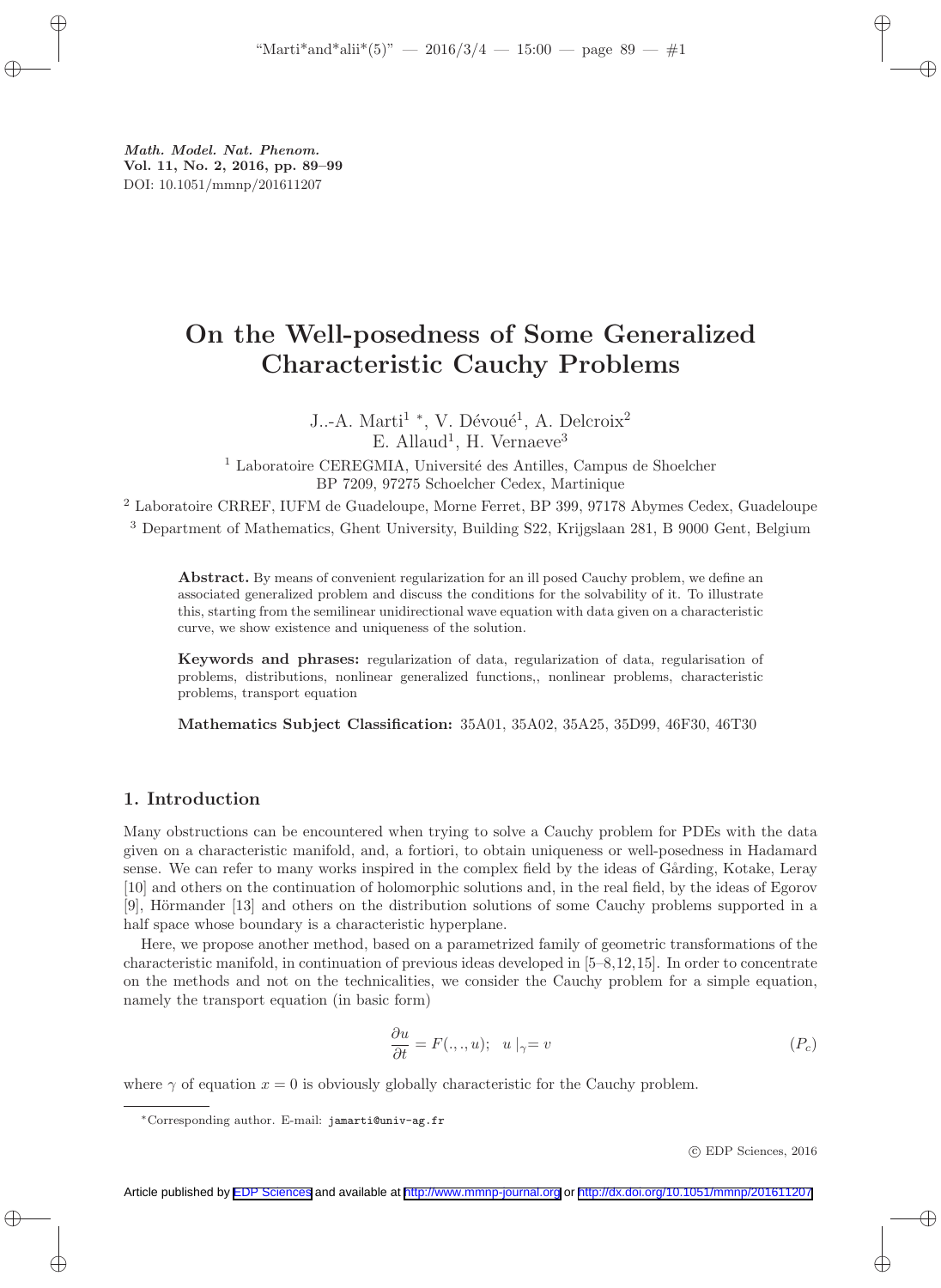For focusing only on the characteristic singularity, v and F are supposed to be smooth. Moreover F has to verify some estimates involving the derivatives. Clearly  $(P<sub>c</sub>)$  is ill-posed but can be associated to a generalized problem

$$
P(D)u = \mathcal{F}(u); \quad \mathcal{R}(u) = v \tag{P_G}
$$

well formulated in convenient algebras of nonlinear generalized functions, by means of generalized operators: F, associated to F, and R, obtained by replacing the characteristic curve  $\gamma$  by a family  $(\gamma_{\varepsilon})_{\varepsilon}$ of non-characteristic ones of equation  $x = l_{\varepsilon}(t)$  where  $(l_{\varepsilon})_{\varepsilon}$  is a regularizing family. We can show the existence of a generalized solution in some  $(C, \mathcal{E}, \mathcal{P})$ -algebra [14]  $\mathcal{A}(\mathbb{R}^2)$  based on the space of smooth functions. Independence of this solution with respect to some "tempered" class represented by  $(l_{\varepsilon})_{\varepsilon}$  can also be established under some additional assumption on the growth of  $(l_{\varepsilon})_{\varepsilon}$ . However this generalized solution in  $\mathcal{A}(\mathbb{R}^2)$  fails to be, in general, unique. We show how uniqueness may be recovered by searching a solution in the space of new tempered generalized functions  $\mathcal{G}_{\mathcal{O}_M}(\mathbb{R}^2)$  based on the space of slowly increasing smooth functions [4] in which pointwise characterization exists [20].

# 2. General overview on  $(C, \mathcal{E}, \mathcal{P})$ -type algebras

#### 2.1. Algebraic and topological structures

We begin by recalling the notions from [14, 15] that form the basis for our study. Let:

(1)  $\Lambda$  be a set of indices;

(2) A a solid subring of the ring  $\mathbb{K}^A$ , ( $\mathbb{K} = \mathbb{R}$  or  $\mathbb{C}$ ), that is A has the following stability property: whenever  $(|s_\lambda|)_\lambda \leq (r_\lambda)_\lambda$  (i.e. for any  $\lambda, |s_\lambda| \leq r_\lambda$ ) for any pair  $((s_\lambda)_\lambda, (r_\lambda)_\lambda) \in \mathbb{K}^\Lambda \times |A|$ , it follows that  $(s_{\lambda})_{\lambda} \in A$ , with  $|A| = \{(|r_{\lambda}|)_{\lambda} : (r_{\lambda})_{\lambda} \in A\}$  and  $I_A$  a solid ideal of A;

(3)  $\mathcal E$  be a sheaf of K-topological algebras over a topological space X.

Moreover, suppose that:

(4) For any open set  $\Omega$  in X, the algebra  $\mathcal{E}(\Omega)$  is endowed with a family  $\mathcal{P}(\Omega) = (P_i)_{i \in I(\Omega)}$  of semi-norms such that if  $\Omega_1 \subset \Omega_2$  are two open subsets of X, it follows that  $I(\Omega_1) \subset I(\Omega_2)$  and if  $\rho_1^2$  is the restriction operator  $\mathcal{E}(\Omega_2) \to \mathcal{E}(\Omega_1)$ , then, for each  $P_i \in \mathcal{P}(\Omega_1)$  the semi-norm  $P_i = P_i \circ \rho_1^2$  extends  $P_i$  to  $\mathcal{P}(\Omega_2)$ ; (5) Let  $\Theta = (\Omega_h)_{h \in H}$  be any family of open sets in X with  $\Omega = \bigcup_{h \in H} \Omega_h$ . Then, for each  $P \in \mathcal{P}(\Omega)$ , there exists a finite subfamily  $(Q_j)_{1 \leq j \leq n(i)}$  of  $\Theta$  and corresponding semi-norms  $P_j \in \mathcal{P}(\Omega_j)$   $(1 \leq j \leq n(i))$ such that, for any  $u \in \mathcal{E}(\Omega)$ ,  $P(u) \le \sum_{j=1}^{n(i)} P_j(u|_{\Omega_j})$ .

Define  $|B| = \{(|r_{\lambda}|)_{\lambda} | (r_{\lambda})_{\lambda} \in B\}$  for  $B = A, I_A$ . Set  $\mathcal{C} = A/I$  and let  $\mathcal{H}_{(A,\mathcal{E},\mathcal{P})}(\Omega)$  (resp.  $\mathcal{J}_{(I_A,\mathcal{E},\mathcal{P})}(\Omega)$ ) be the set of all  $(u_\lambda)_\lambda \in [\mathcal{E}(\Omega)]^A$  such that  $((P_i(u_\lambda))_\lambda \in |A|$  (resp.  $|I_A|$ ) for all  $i \in I(\Omega)$ .

Note that, from (2), |A| is a subset of A and that  $A_+ = \{ (b_\lambda)_\lambda \in A \mid (\forall \lambda \in \Lambda) \ (b_\lambda \geq 0) \} = |A|$ . The same holds for  $I_A$ . Furthermore, (2) implies also that A is a K-algebra. From [14,15], we get that  $\mathcal{H}_{(A,\mathcal{E},\mathcal{P})}$ (resp.  $\mathcal{J}_{(I_A,\mathcal{E},\mathcal{P})}$ ) is a sheaf of K-subalgebras (resp. of ideals) of the sheaf  $\mathcal{E}^A$  (resp. of  $\mathcal{H}_{(A,\mathcal{E},\mathcal{P})}$ ) and that the factor  $\mathcal{H}_{(A,\mathcal{E},\mathcal{P})}/\mathcal{J}_{(I_A,\mathcal{E},\mathcal{P})}$  is a presheaf with localization principle in addition. Moreover, the constant sheaf  $\mathcal{H}_{(A,\mathbb{K},|.|)} / \mathcal{J}_{(I_A,\mathbb{K},|.|)}$  is equal to the sheaf  $\mathcal{C} = A / I_A$ .

We call presheaf of  $(C, \mathcal{E}, \mathcal{P})$ -algebra, the factor presheaf of the algebras  $\mathcal{A} = \mathcal{H}_{(A, \mathcal{E}, \mathcal{P})}/\mathcal{J}_{(I_A, \mathcal{E}, \mathcal{P})}$  over the ring  $C = A/I_A$  and we denote by  $[u_\lambda]$  the class in  $\mathcal{A}(\Omega)$  of  $(u_\lambda)_{\lambda \in \Lambda} \in \mathcal{H}_{A,\mathcal{E},\mathcal{P}}(\Omega)$ .

Note 2.1. For any topological space  $T, K \in T$  means that K is a compact subset of T.

**Example 2.2.** (Special Colombeau Algebra [2,11,17]) We consider the sheaf  $\mathcal{E} = \mathbb{C}^{\infty}$  over  $\mathbb{R}^{d}$ , where  $\mathcal{P}$ is the usual family of topologies  $(\mathcal{P}_{\Omega})_{\Omega \in \mathcal{O}(\mathbb{R}^d)}$ . Here  $\mathcal{O}(\mathbb{R}^d)$  denotes the set of all open sets of  $\mathbb{R}^d$ . Let us recall that  $\mathcal{P}_{\Omega}$  is defined by the family of semi-norms  $(p_{K,l})_{K\subset\Omega}$  l∈N with

$$
\forall f \in \mathcal{C}^{\infty}(\Omega), \quad p_{K,l}(f) = \sup_{x \in K, |\alpha| \le l} |D^{\alpha} f(x)|. \tag{2.1}
$$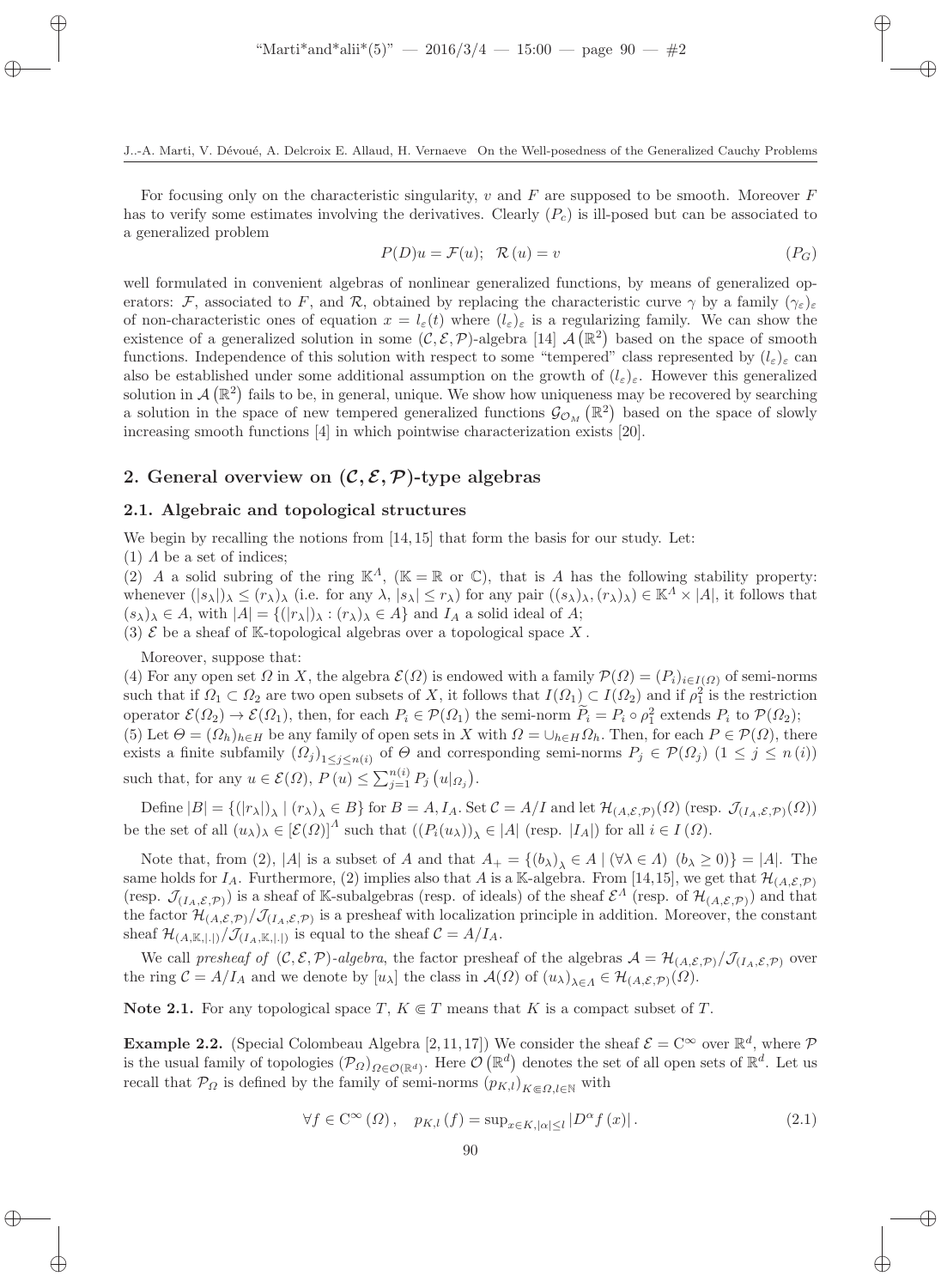Let A (resp. I) be the set of all  $(r_{\varepsilon})_{\varepsilon} \in \mathbb{R}^{(0,1]}$  such that there exists  $m \in \mathbb{N}$  (resp. for all  $q \in \mathbb{N}$ ) with  $|r_{\varepsilon}| = o(\varepsilon^{-m})$  (resp.  $|r_{\varepsilon}| = o(\varepsilon^{q})$ ) as  $\varepsilon \to 0$ . The sheaf  $\mathcal{A} = \mathcal{H}_{(A,\mathcal{E},\mathcal{P})}/\mathcal{J}_{(I_{A},\mathcal{E},\mathcal{P})}$  is the sheaf of (special) Colombeau algebras G. In this case, we shall write  $\mathcal{H}_{(A,\mathcal{E},\mathcal{P})} = \mathcal{X}$  and  $\mathcal{J}_{(I_A,\mathcal{E},\mathcal{P})} = \mathcal{N}$ .

We refer to [5,14] for a complete discussion about embedding of  $(C, \mathcal{E}, \mathcal{P})$ -algebras into spaces of smooth functions and distributions. From now on we assume that A is a ring with unity and  $\Lambda$  is left-filtering for a given (partial) order relation ≺.

**Remark 2.3.** (An association process) Consider  $\Omega$  an open subset of X,  $\mathcal F$  a given sheaf of topological K-vector spaces (resp. K-algebras) over X containing  $\mathcal E$  as a subsheaf and  $a : \mathbb{R}_+ \to A_+$  a map such that  $a(0) = 1$  (for  $r \in \mathbb{R}_+$ , we denote  $a(r)$  by  $(a_\lambda(r))_\lambda$ ).

For  $(v_\lambda)_\lambda \in \mathcal{H}_{(A,\mathcal{E},\mathcal{P})}(\Omega)$ , we shall denote by  $\lim_{A,\mathcal{F}(\Omega)} v_\lambda$  the limit of  $(v_\lambda)_\lambda$  for the F-topology when it exists. We recall that  $\lim_{A,\mathcal{F}(\Omega)} u_\lambda |_V = f \in \mathcal{F}(V)$  iff, for each F-neighborhood W of f, there exists  $\lambda_0 \in \Lambda$  such that:  $\lambda \prec \lambda_0 \Longrightarrow u_\lambda \in W$ . We also assume that, for each open subset  $V \subset \Omega$ , we have

$$
\mathcal{J}_{(I_A,\mathcal{E},\mathcal{P})}(V) \subset \left\{ (v_\lambda)_\lambda \in \mathcal{H}_{(A,\mathcal{E},\mathcal{P})}(V) \mid \lim_{\Lambda,\mathcal{F}(\Omega)} v_\lambda = 0 \right\}. \tag{2.2}
$$

Consider  $u = [u_{\lambda}] \in \mathcal{A}(\Omega)$ ,  $r \in \mathbb{R}_+$ , V an open subset of  $\Omega$  and  $f \in \mathcal{F}(V)$ . We say that u is  $a(r)$ associated to f in V, denoted by  $u \frac{a(v)}{f(v)} f$ , if  $\lim_{\Lambda,\mathcal{F}(\Omega)} (a_\lambda(r) u_\lambda|_V) = f$ . In particular, if  $r = 0$ , u and  $f$  are said to be *associated* in  $V$ .

**Example 2.4.** Take  $X = \mathbb{R}^d$ ,  $\mathcal{F} = \mathcal{D}'$ ,  $\Lambda = ]0,1]$ ,  $\mathcal{A} = \mathcal{G}$ ,  $V = \Omega$ ,  $r = 0$ . The usual association [11, §1.2.6] between  $u = [u_{\varepsilon}] \in \mathcal{G}(\Omega)$  and  $T \in \mathcal{D}'(\Omega)$  is defined by

$$
u \sim T \Longleftrightarrow u \underset{\mathcal{D}'(\Omega)}{\sim} T \Longleftrightarrow \lim_{\varepsilon \to 0, \mathcal{D}'(\Omega)} u_{\varepsilon} = T.
$$

In practice, the ring A and the ideal  $I_A$  are constructed as follows. Let  $B_p$  a finite family of p nets in  $(\mathbb{R}^*_+)^\Lambda$  (usually given by the asymptotic structure of the problem). Consider B the subset of elements in  $(\mathbb{R}^*_+)^A$  obtained as rational fractions with coefficients in  $\mathbb{R}^*_+$ , of elements in  $B_p$  as variables. Define

$$
A = \left\{ (a_{\lambda})_{\lambda} \in \mathbb{K}^{\Lambda} \mid (\exists (b_{\lambda})_{\lambda} \in B) \ (\exists \lambda_0 \in \Lambda) \ (\forall \lambda \prec \lambda_0) \ (|a_{\lambda}| \le b_{\lambda}) \right\}.
$$

We say that A is overgenerated by  $B_p$  (and it is easy to see that A is a solid subring of  $\mathbb{K}^A$ ). If  $I_A$  is some solid ideal of A, we also say that  $C = A/I_A$  is *overgenerated* by  $B_p$ . As a "canonical" ideal of A, we usually choose

$$
I_A = \left\{ (a_\lambda)_\lambda \in \mathbb{K}^A \mid (\forall (b_\lambda)_\lambda \in B) \ (\exists \lambda_0 \in \Lambda) \ (\forall \lambda \prec \lambda_0) \ (|a_\lambda| \le b_\lambda) \right\}.
$$

In this paper, we shall consider the particular case  $\mathcal{E} = \mathbb{C}^{\infty}$  with  $X = \mathbb{R}^d$  and the usual topology given by the family of semi norms  $(P_{K,l})_{K \in \Omega, l \in \mathbb{N}}$  defined by (2.1). We shall construct later the asymptotic structure given by  $C = A/I_A$ , in relationship with the regularization of the ill posed problem. However, for any choice of C, we recall that A is a sheaf of differential algebras with  $D^{\alpha}u = [D^{\alpha}u_{\lambda}]$  where  $(u_{\lambda})_{\lambda} \in u$ . For  $(C, C^{\infty}, \mathcal{P})$ -algebras, we have the analogue of [11, Thm 1.2.3]:

**Proposition 2.5.** [3] Assume that the set B, defined above, is stable by inverse and that there exists  $(a_\lambda)_\lambda \in B$  with  $\lim_A a_\lambda = 0$ . Consider  $(u_\lambda)_\lambda \in \mathcal{H}_{(A,\mathcal{E},\mathcal{P})}(\mathbb{R}^d)$  such that, for all  $K \in \mathbb{R}^d$ ,  $(P_{K,0}(u_\lambda))_\lambda \in B$ | $I_A$ |. Then  $(u_\lambda)_\lambda \in \mathcal{J}_{(A,\mathcal{E},\mathcal{P})}(\mathbb{R}^d)$ .

In the sequel, we shall also consider the algebra of tempered generalized functions. For  $f \in C^{\infty}(\mathbb{R}^n)$ ,  $r \in \mathbb{Z}$  and  $m \in \mathbb{N}$ , we set  $\mu_{r,m}(f) = \sup_{x \in \mathbb{R}^n, |\alpha| \le m} (1 + |x|)^r |\mathcal{D}^{\alpha} f(x)|$ . Define

$$
\mathcal{M}_{\tau}(\mathbb{R}^n) = \{ (f_{\varepsilon})_{\varepsilon} \in \mathcal{O}_M(\mathbb{R}^n)^{(0,1]} \mid (\forall m \in \mathbb{N}) \left( \exists q \in \mathbb{N} \right) (\exists N \in \mathbb{N}) \left( \mu_{-q,m}(f_{\varepsilon}) = O(\varepsilon^{-N}) \text{ as } \varepsilon \to 0 \right) \},
$$
  

$$
\mathcal{N}_{\tau}(\mathbb{R}^n) = \{ (f_{\varepsilon})_{\varepsilon} \in \mathcal{O}_M(\mathbb{R}^n)^{(0,1]} \mid (\forall m \in \mathbb{N}) \left( \exists q \in \mathbb{N} \right) (\forall p \in \mathbb{N}) \left( \mu_{-q,m}(f_{\varepsilon}) = O(\varepsilon^p) \text{ as } \varepsilon \to 0 \right) \}.
$$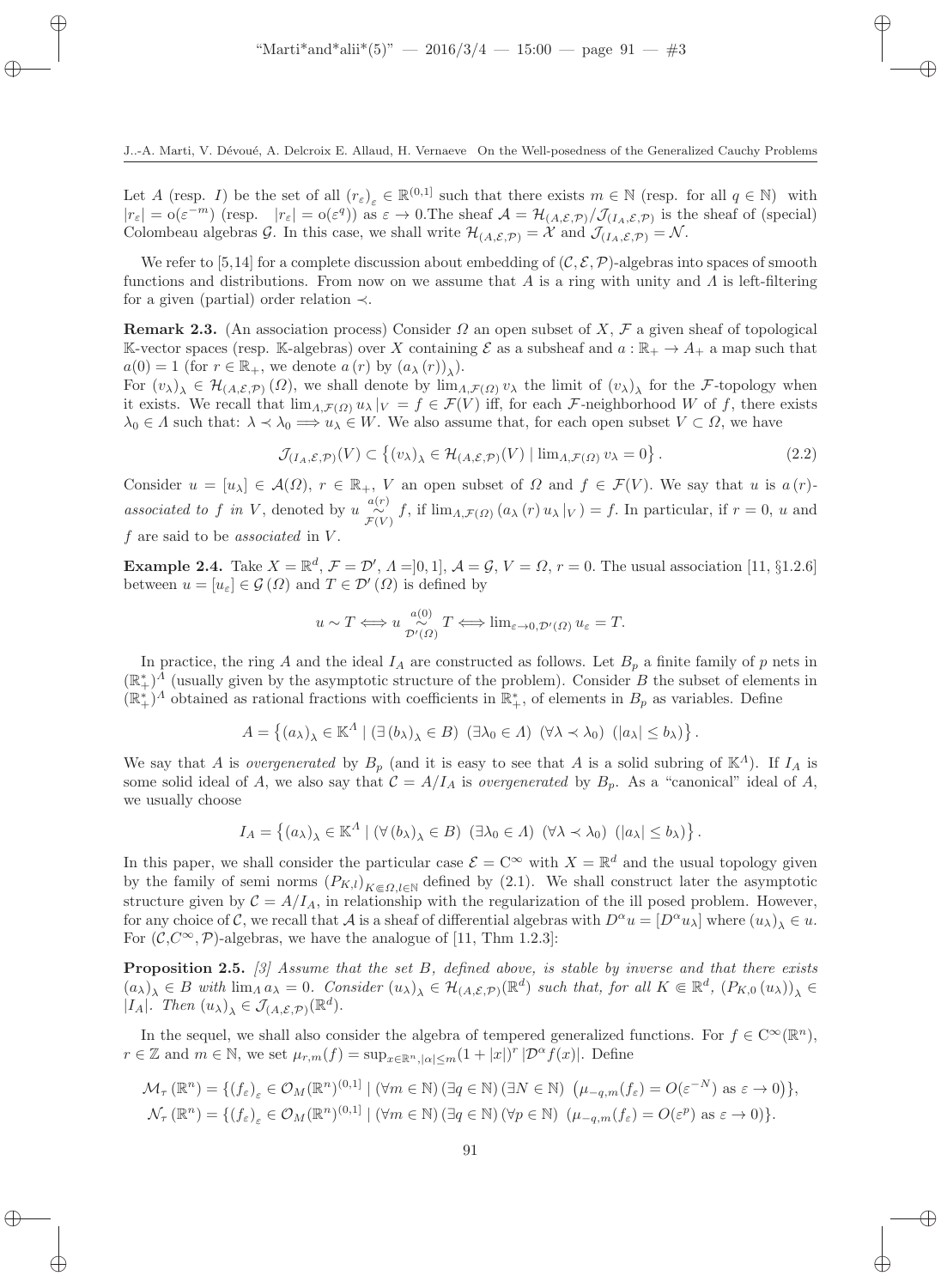It is easy to show that  $\mathcal{M}_{\tau}(\mathbb{R}^n)$  (resp.  $\mathcal{N}_{\tau}(\mathbb{R}^n)$ ) is a subalgebra (resp. ideal) of  $\mathcal{O}_M(\mathbb{R}^n)^{(0,1]}$ (resp.  $\mathcal{M}_{\tau}(\mathbb{R}^n)$ ). The algebra  $\mathcal{G}_{\tau}(\mathbb{R}^n) = \mathcal{M}_{\tau}(\mathbb{R}^n) / \mathcal{N}_{\tau}(\mathbb{R}^n)$  is called the *algebra of tempered general*ized functions [11, 16]. The generalized derivation, defined as above for  $(\mathcal{C}, \mathcal{C}^{\infty}, \mathcal{P})$ -algebras, provides  $\mathcal{G}_{\tau}(\mathbb{R}^n)$  with a differential algebraic structure.

**Remark 2.6.** (Simplification of notations) In the sequel, we shall have  $d = 1$  or  $d = 2$  and take  $\Lambda = (0, 1]$ . We simplify the notations by writing  $\mathcal{H}$  (resp.  $\mathcal{J}$ ) instead of  $\mathcal{H}_{(A,\mathcal{E},\mathcal{P})}$  (resp.  $\mathcal{J}_{(A,\mathcal{E},\mathcal{P})}$ ). We keep the same sheaf symbols  $H, \mathcal{J}, A = \mathcal{H}/\mathcal{J}$  for  $X = \mathbb{R}^d$  or  $X = \Omega$ , where  $d = 1, 2$  and  $\Omega$  is an open subset of  $\mathbb{R}^d$ .

# 2.2. Generalized operators and general restrictions

Let  $\Omega$  be an open subset of  $\mathbb{R}^2$  and  $F \in C^{\infty}(\Omega \times \mathbb{R}, \mathbb{R})$ . We say that the algebra  $\mathcal{A}(\Omega)$  is stable under F if, for all  $(u_{\varepsilon})_{\varepsilon} \in \mathcal{H}(\Omega)$  and all  $(i_{\varepsilon})_{\varepsilon} \in \mathcal{J}(\Omega)$ , we have  $(F(\cdot,\cdot,u_{\varepsilon}))_{\varepsilon} \in \mathcal{H}(\Omega)$  and  $(F(\cdot,\cdot,u_{\varepsilon}+i_{\varepsilon})-F(\cdot,\cdot,u_{\varepsilon}))_{\varepsilon}\in \mathcal{J}(\Omega)$ . If  $\mathcal{A}(\mathbb{R}^2)$  if stable under F, for  $u=[u_{\varepsilon}]\in \mathcal{A}(\mathbb{R}^2)$ ,  $[F(\cdot,\cdot,u_{\varepsilon})]$ is a well defined element of  $\mathcal{A}(\mathbb{R}^2)$  (i.e. not depending on  $(u_\varepsilon)_\varepsilon \in u$ ).

A simple example of stability condition is when  $F$  is *smoothly tempered*, which means that the following two conditions are satisfied:

(i) For each  $K \in \mathbb{R}^2$ ,  $l \in \mathbb{N}$  and  $u \in C^{\infty}(\Omega, \mathbb{R})$ , there is a positive finite sequence  $(C_j)_{1 \leq j \leq l}$  such that  $P_{K,l}(F(\cdot,\cdot,u)) \leq \sum_{i=0}^{l} C_i (P_{K,l}(u))^i,$ 

(*ii*) For each  $K \in \mathbb{R}^2$ ,  $l \in \mathbb{N}$ ,  $u, v \in \mathbb{C}^\infty(\Omega, \mathbb{R})$ , there is a positive finite sequence  $(D_j)_{1 \leq j \leq l}$  such that  $P_{K,l}(F(\cdot,\cdot,v) - F(\cdot,\cdot,u) \leq \sum_{j=1}^{l} D_j (P_{K,l}(v-u))^j$ .

**Definition 2.7.** [5] If  $\mathcal{A}(\mathbb{R}^2)$  if stable under F, the map

$$
\mathcal{F}: \mathcal{A}(\mathbb{R}^2) \to \mathcal{A}(\mathbb{R}^2), \quad u = [u_{\varepsilon}] \mapsto [F(.,.,u_{\varepsilon})]
$$

is called the generalized map corresponding to F.

Consider  $(l_{\varepsilon})_{\varepsilon} \in C^{\infty}(\mathbb{R})^{\Lambda}$ . Set

$$
R_{\varepsilon}: \mathcal{C}^{\infty}\left(\mathbb{R}^{2}\right) \to \mathcal{C}^{\infty}\left(\mathbb{R}\right), g \mapsto R_{\varepsilon}\left(g\right)
$$

with

$$
R_{\varepsilon}(g): \mathbb{R} \to \mathbb{R}, \ t \mapsto g(t, l_{\varepsilon}(t)).
$$

The family  $(R_{\varepsilon})_{\varepsilon}$  maps  $C^{\infty}(\mathbb{R}^2)^{\Lambda}$  into  $C^{\infty}(\mathbb{R})^{\Lambda}$ . We say that the family  $(l_{\varepsilon})_{\varepsilon}$  is compatible with the generalized restriction if, for all  $(u_{\varepsilon})_{\varepsilon} \in \mathcal{H}(\mathbb{R}^2)$  (resp.  $(i_{\varepsilon})_{\varepsilon} \in \mathcal{J}(\mathbb{R}^2)$ ),  $(u_{\varepsilon}(\cdot, l_{\varepsilon}(\cdot)))_{\varepsilon} \in \mathcal{H}(\mathbb{R})$  (resp.  $(i_{\varepsilon}(\cdot, l_{\varepsilon}(\cdot)))_{\varepsilon} \in \mathcal{J}(\mathbb{R}).$ 

**Definition 2.8.** If the family of smooth functions  $(l_{\varepsilon})_{\varepsilon}$  is compatible with the generalized restriction, the map

$$
\mathcal{R}: \mathcal{A}(\mathbb{R}^2) \to \mathcal{A}(\mathbb{R}), \quad u = [u_{\varepsilon}] \mapsto [u_{\varepsilon}(\cdot, l_{\varepsilon}(\cdot))] = [R_{\varepsilon}(u_{\varepsilon})]
$$

is called the *generalized restriction mapping* corresponding to the family  $(l_{\varepsilon})_{\varepsilon}$ .

**Definition 2.9.** [11] Let  $(f_{\varepsilon})_{\varepsilon} \in C^{\infty}(\mathbb{R}^n)^{\Lambda}$ . We say  $(l_{\varepsilon})_{\varepsilon}$  is c-bounded if for all  $K \in \mathbb{R}^n$ , there exists  $L \in \mathbb{R}^n$  such that  $l_{\varepsilon}(K) \subset L$  for all  $\varepsilon$  (L is independent of  $\varepsilon$ ).

The following proposition establishes a link between the c-boundeness and the compatibility with restriction.

**Proposition 2.10.** Assume that  $(l_\varepsilon)_{\varepsilon}$  belongs to  $\mathcal{H}(\mathbb{R})$  and  $(l_\varepsilon)_{\varepsilon}$  is c-bounded, then the family  $(l_\varepsilon)_{\varepsilon}$  is compatible with second side restriction.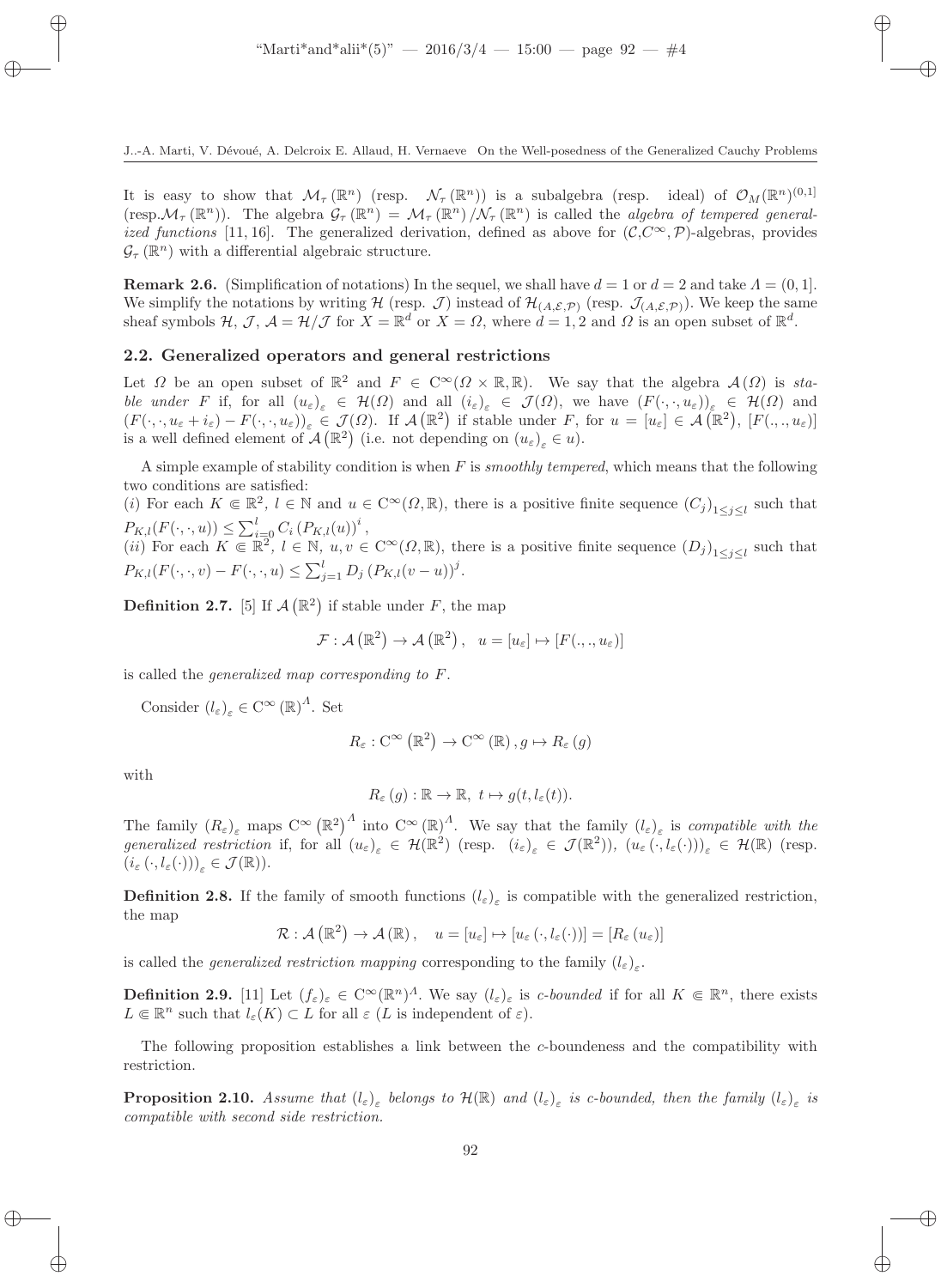Proof. As  $(l_{\varepsilon})_{\varepsilon}$  is c-bounded, for each  $K \in \mathbb{R}$ , it exists  $K' \in \mathbb{R}$  such that, for all  $\varepsilon \in \Lambda$ ,  $l_{\varepsilon}(K) \subset K'$ . Take  $(u_{\varepsilon})_{\varepsilon} \in \mathcal{H}(\mathbb{R}^2)$  (resp.  $(i_{\varepsilon})_{\varepsilon} \in \mathcal{J}(\mathbb{R}^2)$ ) and set  $v_{\varepsilon}(t) = u_{\varepsilon}(t, l_{\varepsilon}(t))$ . Then we have:  $p_{K,0}(v_{\varepsilon}) \leq P_{K \times K',0}(u_{\varepsilon})$ ,  $p_{K,1}(v_{\varepsilon}) \leq P_{K \times K', (1,0)}(u_{\varepsilon}) + P_{K \times K', (0,1)}(u_{\varepsilon}) p_{K,1}(l_{\varepsilon}).$  By induction we can see that for each  $K \in \mathbb{R}$  and each  $\rho \in \mathbb{N}$ ,  $p_{K,\rho}(v_{\varepsilon})$  is estimate by sums or products of terms like  $P_{K\times K',(n,m)}(u_{\varepsilon})$  for  $n+m\leq\rho$ , or  $p_{K,k}(l_{\varepsilon})$  for  $k \leq \rho$ . Then, as  $(l_{\varepsilon})_{\varepsilon}$  belongs to  $\mathcal{H}(\mathbb{R})$ ,  $p_{K,\rho}(v_{\varepsilon})$  is an  $|A|$ . Similarly, setting  $j_{\varepsilon}(t) = i_{\varepsilon}(t, l_{\varepsilon}(t))$ leads to  $p_{K,\rho}(j_{\varepsilon}) \in |I_A|$ . Then  $(u_{\varepsilon}(\cdot, l_{\varepsilon}(\cdot)))_{\varepsilon}$  belongs to  $\mathcal{H}(\mathbb{R})$  and  $(i_{\varepsilon}(\cdot, l_{\varepsilon}(\cdot)))_{\varepsilon}$  belongs to  $\mathcal{J}(\mathbb{R})$ .

### 3. Application to a characteristic Cauchy problem

We deal with the characteristic Cauchy problem for the transport equation formally written in characteristic coordinates

$$
\frac{\partial u}{\partial t} = F(.,.,u); \quad u \mid_{\{x=0\}} = f \tag{P_c}
$$

where  $f \in C^{\infty}(\mathbb{R})$ . We are going to formulate some assumptions which will allow us to associate to  $(P_c)$ a generalized and well posed problem  $(P_q)$  given below.

# 3.1. From the ill-posed problem  $(P_c)$  to a well-posed formulation  $(P_q)$

We approximate the characteristic curve  $\{x=0\}$  by a family of non-characteristic ones  $\gamma_{\varepsilon}$  =  ${x = l_\varepsilon(t)}_{\varepsilon(0,1]}$ . We assume that the family  $(l_\varepsilon)_{\varepsilon} \in C^\infty(\mathbb{R})^{[0,1]}$  tends simply to 0 (or uniformly on each compact which is equivalent here according to Din's Theorem) when  $\varepsilon$  tends to 0 and that:  $\forall x \in \mathbb{R}, \ l'_{\varepsilon}(x) > 0 \text{ and } l_{\varepsilon}(\mathbb{R}) = \mathbb{R}.$  Moreover we assume that  $(l_{\varepsilon})_{\varepsilon}$  is c-bounded.

Let  $K \in \mathbb{R}^2$  and  $a, b \in \mathbb{R}$  such that  $K \subset [-a, a] \times [-b, b]$ . We define

$$
\begin{cases}\n\beta_{K,\varepsilon} = \max(a, l_{\varepsilon}^{-1}(b)) \text{ and } \alpha_{K,\varepsilon} = \min(-a, l_{\varepsilon}^{-1}(-b)); & a_{K,\varepsilon} = 2 \max(\beta_{K,\varepsilon}, |\alpha_{K,\varepsilon}|), \\
K_{\varepsilon} = K_{1\varepsilon} \times K_{2} \text{ with } K_{1\varepsilon} = [-a_{K,\varepsilon}/2, a_{K,\varepsilon}/2] \text{ and } K_{2} = [-b, b] = [-c/2, c/2].\n\end{cases}
$$
\n(3.1)

Then we have  $K \subset K_{\varepsilon}$ . Assume that

$$
\forall \varepsilon \in (0,1], \forall K \in \mathbb{R}^2, \forall \eta \in \mathbb{N}, \ \exists D_{K,\varepsilon,\eta} \in \mathbb{R}_+^*, \ \sup_{t \in K_1 \varepsilon} |D^\eta f(t)| \le D_{K,\varepsilon,\eta}.\tag{3.2}
$$

In addition to the previous assumptions, we collect in one formulation the sufficient conditions which allows to generate a convenient  $(C, \mathcal{E}, \mathcal{P})$ -algebra adapted to our problem

$$
\begin{cases}\n(i) \forall \varepsilon \in (0,1], \forall K \in \mathbb{R}^2, \forall n \in \mathbb{N}, \exists \mu_{K,n} > 0, \exists M_{\varepsilon} > 0, \\
\sup_{(t,x,z) \in K_{\varepsilon} \times \mathbb{R}} |D^{\alpha}F(t,x,z)| = M_{K,\varepsilon,n} \le \mu_{K,n}M_{\varepsilon}.\n\end{cases}
$$
\n
$$
(ii) \forall \varepsilon \in (0,1], \forall K \in \mathbb{R}^2, \exists \nu_K > 0, \exists a_{\varepsilon} > 0, a_{K,\varepsilon} \le \nu_K a_{\varepsilon}.\n\tag{H}
$$
\n
$$
(iii) \forall \varepsilon \in (0,1], \forall K \in \mathbb{R}^2, \exists \xi_{K,n} \ge 0, \exists P_{\varepsilon} > 0,\n\sup_{x \in K_2, k \le n} \left| \left( l_{\varepsilon}^{-1} \right)^{(k)}(x) \right| = p_{K_2,n} \left( l_{\varepsilon}^{-1} \right) \le \xi_{K,n} P_{\varepsilon}^n
$$
\n
$$
(iv) \forall \varepsilon \in (0,1], \forall K \in \mathbb{R}^2, \forall \eta \in \mathbb{N}, \exists \omega_{K,\beta} > 0, \exists Q_{\varepsilon} > 0, D_{K,\varepsilon,\eta} \le \omega_{K,\eta} Q_{\varepsilon}.\n\end{cases}
$$

We finally choose  $\mathcal{C} = A/I_A$  overgenerated by:  $(a_{\varepsilon})_{\varepsilon}$ ,  $(M_{\varepsilon})_{\varepsilon}$ ,  $(Q_{\varepsilon})_{\varepsilon}$ ,  $(P_{\varepsilon})_{\varepsilon}$ ,  $(\exp M_{\varepsilon}a_{\varepsilon})_{\varepsilon}$  and  $\mathcal{A}(\mathbb{R}^2)$  $\mathcal{H}(\mathbb{R}^2)/\mathcal{J}(\mathbb{R}^2)$  is built on C with  $\mathcal{E} = C^{\infty}(\mathbb{R}^2)$  and  $\mathcal{P} = (P_{K,l})_{K \in \mathbb{R}^2, l \in \mathbb{N}}$ .

The problem of consistency of hypotheses  $(H)$  can be linked to the corresponding ones with  $l_{\varepsilon}(t) = \varepsilon t$ . **Example 3.1.** Take  $l_{\varepsilon}(t) = \varepsilon t$ , then  $l_{\varepsilon}(x) = x/\varepsilon$ . It is easy to see that  $a_{K,\varepsilon} = 2b/\varepsilon$  and  $K_{1\varepsilon} =$  $[-b/\varepsilon, b/\varepsilon], K_2 = [-b, b].$  For any  $K \in \mathbb{R}^2$ , we have

$$
\forall \varepsilon \in (0,1], \forall n \in \mathbb{N}, \exists \mu_{K,n} > 0, \exists M_{\varepsilon} > 0, \sup_{(t,x,z) \in K_{\varepsilon} \times \mathbb{R}, |\alpha| \le n} |D^{\alpha} F(t,x,z)| = M_{K_{\varepsilon}} \le \mu_{K,n} M_{\varepsilon},
$$

Then  $C = A/I_A$  is overgenerated by  $(\varepsilon)_{\varepsilon}$ ,  $(e^{M_{\varepsilon}/\varepsilon})_{\varepsilon}$ ;  $(M_{\varepsilon})_{\varepsilon}$ . Take now  $F(x, y, z) = z/(1 + z^2) = h(z)$ . We have  $|h^{(l)}(z)| \leq l!$  for all  $l \in \mathbb{N}$  [7]. It follows that

$$
\forall K \in \mathbb{R}^2, \forall l \in \mathbb{N}, \ \max_{\alpha \in \mathbb{N}^3, \ |\alpha| \le l} \left( \sup_{(x,y,z) \in K \times \mathbb{R}} |D^{\alpha} F(x,y,z)| \right) \le l!.
$$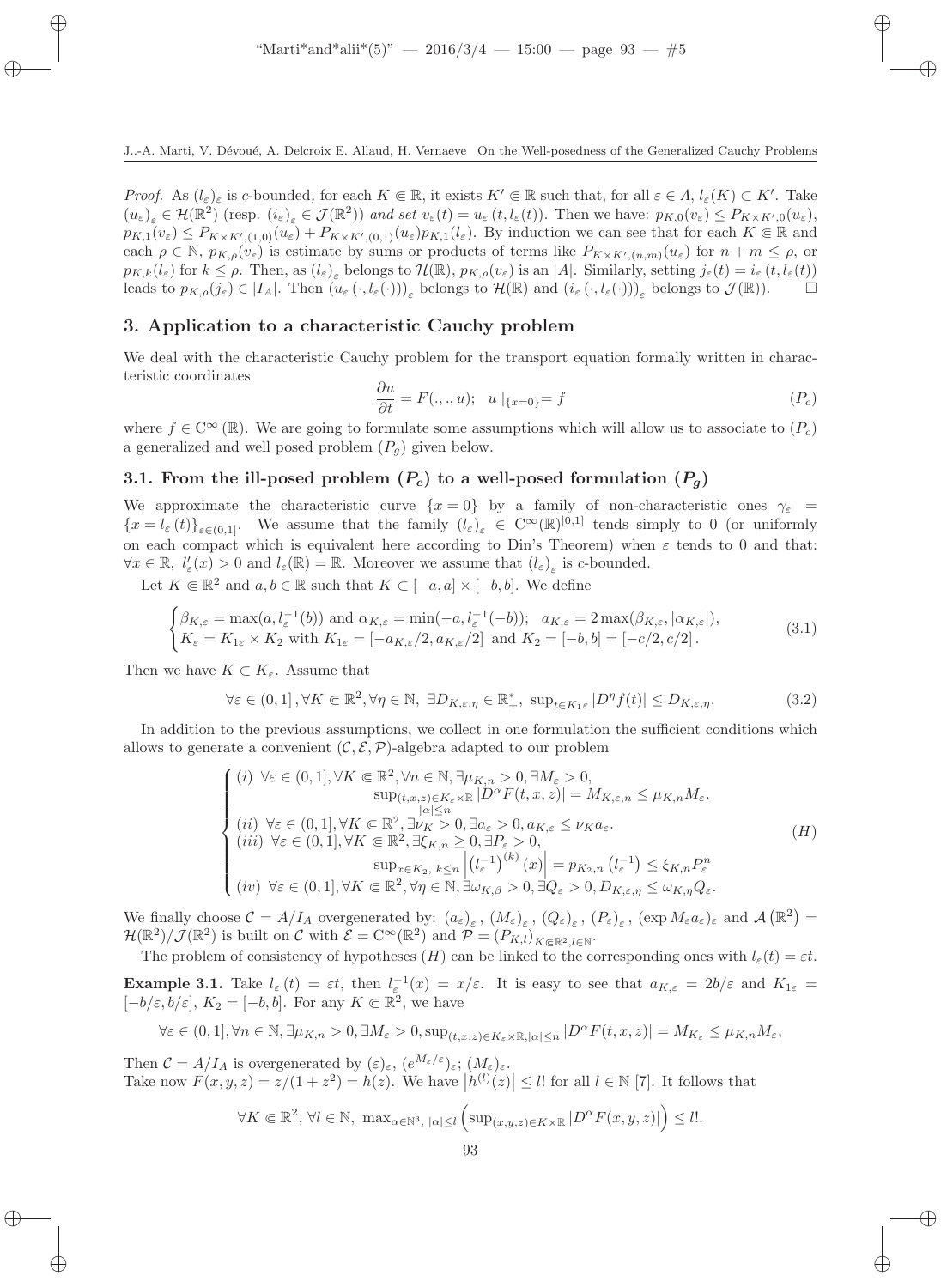Consequently, we can take  $m(K_{\varepsilon}, l) = l!$  and  $M_{\varepsilon} = 1$ . Finally  $C = A/I_A$  is overgenerated by the families  $(\varepsilon)_{\varepsilon}$  and  $(e^{\frac{1}{\varepsilon}})_{\varepsilon}$ . In this case, the  $(C, \mathcal{E}, \mathcal{P})$ -algebra is actually of Colombeau type, as it is equal to the asymptotic algebra with  $(e^{-\frac{1}{\varepsilon}})_{\varepsilon}$  as asymptotic scale [6].

**Theorem 3.2.** Under the previous assumptions  $(H)$ ,  $\mathcal{A}(\mathbb{R}^2)$  is stable under F and the generalized restriction operator

$$
\mathcal{R}: \mathcal{A}(\mathbb{R}^2) \to \mathcal{A}(\mathbb{R}), \quad u = [u_{\varepsilon}] \to [u_{\varepsilon}(t, l_{\varepsilon}(t))]
$$

is well defined.

Now, we can associate to  $(P_c)$  the generalized problem  $(P_q)$ :

$$
\frac{\partial u}{\partial t} = \mathcal{F}(u); \quad \mathcal{R}(u) = f. \tag{P_g}
$$

#### 3.2. Existence of a solution to  $(P_q)$

In order to solve  $(P_g)$ , we begin to solve in  $C^{\infty}(\mathbb{R}^2)$  the regularized problem

$$
(P_{\infty}) \quad \frac{\partial u_{\varepsilon}}{\partial t} (t, x) = F(t, x, u_{\varepsilon} (t, x)); \quad u_{\varepsilon} (t, l_{\varepsilon} (t)) = f (t).
$$

**Proposition 3.3.** With the assumptions (H, 3.2), the problem  $(P_{\infty})$  admits a unique smooth solution  $u_{\varepsilon}$  such that

$$
u_{\varepsilon}(t,x) = f(l_{\varepsilon}^{-1}(x)) + \int_{l_{\varepsilon}^{-1}(x)}^{t} F(\tau, x, u_{\varepsilon}(\tau, x)) d\tau.
$$
 (3.3)

Moreover we have the estimate

$$
||u_{\varepsilon}||_{\infty,K} \leq (\omega_{K,\beta}Q_{\varepsilon} + B_K a_{\varepsilon}M_{\varepsilon}) (\exp a_{\varepsilon}M_{\varepsilon})^{C_K}
$$
\n(3.4)

where the constant  $B_K = \mu_{K,0} \nu_K$ ,  $C_K = \mu_{K,1} \nu_K$  depend only upon the compact set K.

This proposition comes from the Cauchy-Lipschitz theorem, applied for fixed  $x$ , for the existence and the uniqueness of a smooth solution  $u_{\varepsilon}$  to the problem  $(P_{\infty})$ , which satisfies (3.3). Starting from this relation, the Gronwall lemma, leads to the estimate (3.4).

**Theorem 3.4.** Under Assumption (H), the problem  $(P_g)$  admits  $[u_\varepsilon]_{\mathcal{A}(\mathbb{R}^2)}$  as solution where  $u_\varepsilon$  is the solution given in Proposition 3.3.

The proof follows the same steps as the existence results which can be found in  $[7, 8]$ : starting from the estimate (3.4), the proof is based on an induction process on the order of the successive derivatives that  $(u_{\varepsilon})_{\varepsilon}$  belongs to  $\mathcal{H}(\mathbb{R}^2)$ .

For linear (or semi linear) problems with irregular data, a more complete theory exists, based on the functorial properties of the Colombeau type algebras [6]. Existence and uniqueness are obtained whenever the map associating the solution to the data for the classical problem is continuously temperate. Of course, this theory fails when the problem under consideration is characteristic as in the present paper. Moreover, without further assumption the solution given by Theorem 3.4 fails in general to be unique as shown by a counter example given in [5].

#### 3.3. Independence of the generalized solution from the regularizing process

The solution of all the problems which are regularized by the Colombeau method depends a priori on the choice of the regularizing process.

Any solution u to  $(P_q)$  (unique or not) depends a priori on the choice of the regularizing process thus, here, on the choice of the representative  $(l_{\varepsilon})_{\varepsilon}$  defining the map  $\mathcal{R}$ . We expect to obtain more precise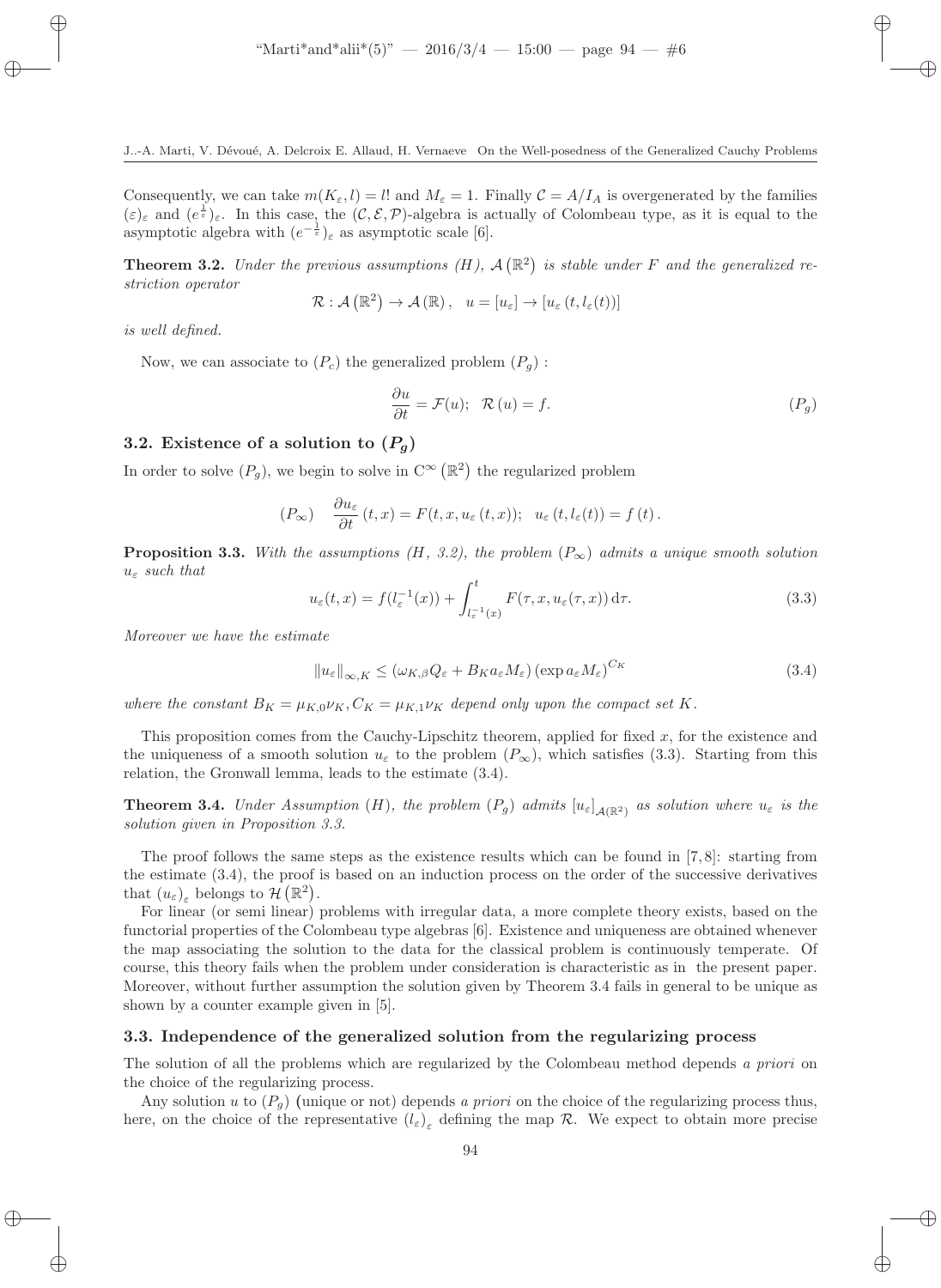informations about this dependence. A first step in this direction is done by [1] in which the purely characteristic case is studied (with regular data). By asking that  $(l_{\varepsilon})_{\varepsilon}$  belongs to  $\mathcal{M}_{\tau}(\mathbb{R})$ , the authors are able to prove that the generalized solution depends solely on the class of  $(l_{\varepsilon})_{\varepsilon}$  as a generalized function, not on a particular representative.

Here we have an analogous result:

**Theorem 3.5.** In addition to the previous assumptions, suppose that  $(l_{\varepsilon})_{\varepsilon} \in M_{\tau}(R)$  and  $(l_{\varepsilon}^{-1})_{\varepsilon} \in L_{\varepsilon}$  $\mathcal{M}_{\tau}(\mathbb{R})$ . Then, the generalized function  $u = [u_{\varepsilon}]$ , where  $(u_{\varepsilon})_{\varepsilon}$  is given by (3.3), depends solely on  $l =$  $[l_{\varepsilon}] \in \mathcal{G}_{\tau}(\mathbb{R})$  as generalized functions and not on the representatives  $(l_{\varepsilon})_{\varepsilon}$ .

For the detailed proof of the theorem 3.5, we refer to [1]. However, we shall give the main steps of the proof, as it emphasizes the difference between the case of usual Colombeau algebra and tempered generalized functions.

**Lemma 3.6.** Let  $(f_{\varepsilon})_{\varepsilon} \in M_{\tau}(\mathbb{R})$  such that for every  $\varepsilon$ ,  $f_{\varepsilon}$  is bijective and  $(f_{\varepsilon}^{-1})_{\varepsilon} \in M_{\tau}(\mathbb{R})$ . Then, for  $\lim_{\delta \to 0} \frac{\partial^{\delta} \mathcal{L}}{\partial s} \in \mathcal{M}_{\tau}(\mathbb{R})$  such that for every  $\varepsilon$ ,  $g_{\varepsilon}$  is bijective,  $(g_{\varepsilon}^{-1})_{\varepsilon} \in \mathcal{M}_{\tau}(\mathbb{R})$  and  $(g_{\varepsilon} - f_{\varepsilon})_{\varepsilon} \in \mathcal{N}_{\tau}(\mathbb{R})$ , we have that

$$
\left(f_{\varepsilon}^{-1} - g_{\varepsilon}^{-1}\right)_{\varepsilon} \in \mathcal{N}_{\tau}(\mathbb{R}).\tag{3.5}
$$

*Proof.* We shall use the point values characterization [11, §1.2.4]. Let  $\mathcal{M}_{\mathbb{R}}$  (resp.  $\mathcal{N}_{\mathbb{R}}$ ) be the set of all  $(x_{\varepsilon})_{\varepsilon} \in \mathbb{R}^{(0,1]}$  such that:  $(\exists N \in \mathbb{N})$   $(|x_{\varepsilon}| = O(\varepsilon^{-N}))$  (resp.  $(\forall m \in \mathbb{N})$   $(|x_{\varepsilon}| = O(\varepsilon^m))$ ) as  $\varepsilon \to 0$ . We denote by  $\mathbb{R} = \mathcal{M}_{\mathbb{R}}/\mathcal{N}_{\mathbb{R}}$  the ring of generalized real numbers in the Colombeau setting. Let  $(f_{\varepsilon})_{\varepsilon}, (g_{\varepsilon})_{\varepsilon} \in$  $\mathcal{M}_{\tau}(\mathbb{R})$ . Define the maps

$$
G: \widetilde{\mathbb{R}} \to \widetilde{\mathbb{R}}, \quad \widetilde{x} \mapsto g(\widetilde{x}) = [(g_{\varepsilon}(x_{\varepsilon}))_{\varepsilon}]_{\widetilde{\mathbb{R}}}; \quad H: \widetilde{\mathbb{R}} \to \widetilde{\mathbb{R}}, \quad \widetilde{x} \mapsto h(\widetilde{x}) = [g_{\varepsilon}^{-1}(x_{\varepsilon})]_{\widetilde{\mathbb{R}}}
$$

where  $g(\tilde{x})$  (resp.  $h(\tilde{x})$ ) is the generalized point value of g (resp. h) at the generalized point  $\tilde{x} = (x_{\varepsilon})_{\varepsilon}$ and well defined from [11, Prop. 1.2.45]. It is easy to see that  $G \circ H = H \circ G = id$  so that  $G^{-1} = H$ . In the same way, if we set

$$
F: \mathbb{R} \to \mathbb{R}, \quad \tilde{x} \mapsto f(\tilde{x}) = [f_{\varepsilon}(x_{\varepsilon})]_{\mathbb{R}}.
$$

Then  $F^{-1} : \widetilde{\mathbb{R}} \to \widetilde{\mathbb{R}}$  is defined by  $F^{-1}(\tilde{x}) = [f_{\varepsilon}^{-1}(x_{\varepsilon})]$ .

Proving (3.5) is equivalent to prove that  $f^{-1} - g^{-1} = 0$  in  $\mathcal{G}_{\tau}(\mathbb{R})$ , and, by point value characterization [11, Prop. 1.2.47], it suffices to show that  $\forall \widetilde{y} \in \widetilde{\mathbb{R}}$ ,  $(F^{-1} - G^{-1})(\widetilde{y}) = 0$ . Let  $\widetilde{y} = [y_{\varepsilon}] \in \widetilde{\mathbb{R}}$ . As G is bijective there exists  $\tilde{x} = [x_{\varepsilon}] \in \tilde{\mathbb{R}}$  such that  $\tilde{y} = G(\tilde{x})$  and for all  $\varepsilon$  we have

$$
(F^{-1} - G^{-1})(\tilde{y}) = \left[ \left( f_{\varepsilon}^{-1} \left( g_{\varepsilon}(x_{\varepsilon}) \right) - g_{\varepsilon}^{-1} \left( g_{\varepsilon}(x_{\varepsilon}) \right) \right)_{\varepsilon} \right] = \left[ \left( f_{\varepsilon}^{-1} \left( g_{\varepsilon}(x_{\varepsilon}) \right) - x_{\varepsilon} \right)_{\varepsilon} \right]
$$

but as  $(g_{\varepsilon}-f_{\varepsilon})_{\varepsilon} \in \mathcal{N}_{\tau}(\mathbb{R})$  we have  $(f_{\varepsilon}^{-1} \circ g_{\varepsilon} - id)_{\varepsilon} \in \mathcal{N}_{\tau}(\mathbb{R})$  so that  $[(f_{\varepsilon}^{-1}(g_{\varepsilon}(x_{\varepsilon})) - x_{\varepsilon})_{\varepsilon}] \in \mathcal{N}_{\mathbb{R}}$ , which concludes the proof.  $\Box$ 

Example 3.7. We consider the problem

$$
(P_{char}) \quad \frac{\partial u}{\partial t} = 0; \quad u \mid_{\{x=0\}} = f
$$

where  $f \in C^{\infty}(\mathbb{R})$ . We regularize  $(P_{char})$  by choosing  $l_{\varepsilon}(t) = \varepsilon t$  and obtain

$$
(P_{\infty}) \qquad \frac{\partial u_{\varepsilon}}{\partial t}(t,x) = 0; \quad u_{\varepsilon}(t,\varepsilon t) = f(t).
$$

Clearly the solution to  $(P_{\infty})$  is the function  $u_{\varepsilon}$  defined by  $u_{\varepsilon}(t,x) = f(x/\varepsilon)$ . Then, a generalized solution u of  $(P_g)$  is  $[(t, x) \mapsto f(x/\varepsilon)]_{\mathcal{A}(\mathbb{R}^2)}$ . Remark that here C is overgenerated by the family  $(\varepsilon)_{\varepsilon}$  showing that  $\mathcal{A}(\mathbb{R}^2)$  is the simplified Colombeau algebra  $\mathcal{G}(\mathbb{R}^2)$ .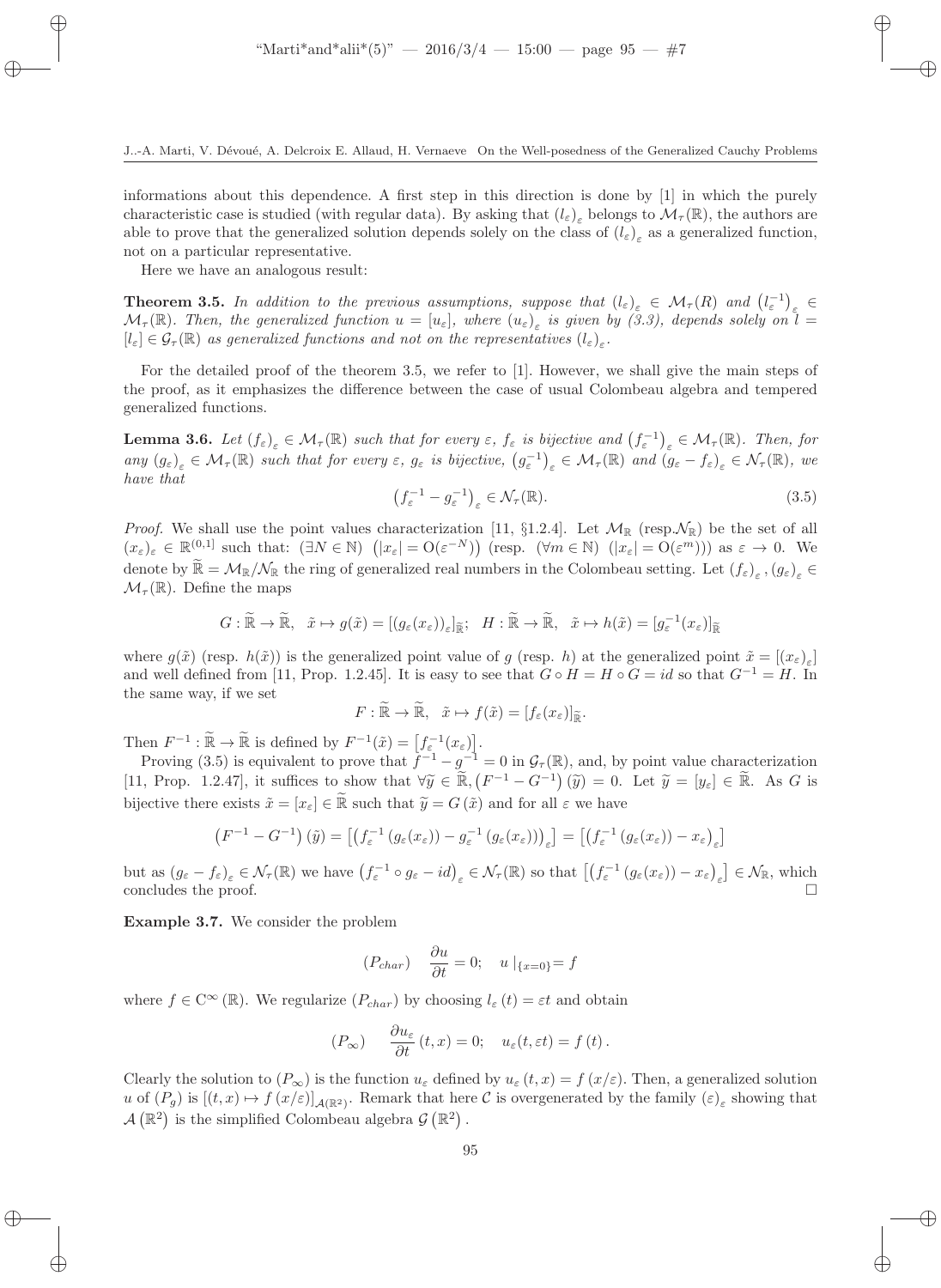This generalized function is neither a function nor a distribution. However, it is possible to link  $u$  to a distribution by means of the association process defined in Remark 2.3. Suppose that  $f$  is integrable with  $\int f(x) dx = 1$  and write

$$
\frac{1}{\varepsilon}u_{\varepsilon}:(t,x)\mapsto 1_t\otimes \frac{1}{\varepsilon}f\left(\frac{x}{\varepsilon}\right).
$$

We have clearly  $\lim_{\varepsilon\to 0, D'(\mathbb{R}^2)} (u_{\varepsilon}/\varepsilon) = 1_t \otimes \delta_x = \delta_\Gamma$ , where  $\delta_\Gamma$  is the Dirac distribution on the characteristic manifold  $\Gamma = \{(t, x) \in \mathbb{R}^2 : t = 0\}$ . Thus, the solution u of the generalized problem  $(P_g)$  associated to  $(P_{char})$  satisfies  $u \sim \delta_{\Gamma}$ . In addition, this solution is not unique but depends only on the class in  $\mathcal{G}_{\tau}\left(\mathbb{R}^2\right)$  of  $(t \mapsto \varepsilon t)_{\varepsilon}$ .

The change of variables  $x = X - T$ ,  $t = T$  turns  $(P<sub>c</sub>)$  into the characteristic Cauchy problem for the unidirectional wave equation

$$
(P_c)\ \frac{\partial U}{\partial T} + \frac{\partial U}{\partial X} = 0; \ \ U\mid_{\{X=T\}} = v.
$$

The solution U of the corresponding associated generalized problem verifies  $U \sim \delta_{\{X=T\}}$ . In other words, U has a bidimensional "soliton" structure, and  $\text{supp } U = \text{supp } \delta_{\{X=T\}} = \{X = T\}.$ 

# 4. The framework  $\mathcal{G}_{\mathcal{O}_M}(\mathbb{R}^2)$  and uniqueness

The natural topology of  $\mathcal{O}_M$  permits to define a new algebra of tempered generalized function,  $\mathcal{G}_{\mathcal{O}_M}(\mathbb{R}^d)$ [4] which differs from  $\mathcal{G}_{\tau}(\mathbb{R}^d)$  but permits a point value characterization [20] and an extension  $\mathcal{A}_{\mathcal{O}_M}(\mathbb{R}^d)$ in the framework of  $(C, \mathcal{E}, \mathcal{P})$ -algebras [12]. As  $\mathcal{G}_{\mathcal{O}_M}(\mathbb{R}^d)$  is of  $(C, \mathcal{E}, \mathcal{P})$ -type and endowed with the sharp topology [3], our goal is at least to recover uniqueness of the solution of  $(P_q)$  in this context, the wellposedness in Hadamard setting being the final goal.

# 4.1. Point values in  $\mathcal{G}_{\mathcal{O}_M}\left(\mathbb{R}^d\right)$

So first let us define  $\mathcal{G}_{\mathcal{O}_M}(\mathbb{R}^d)$  as the quotient algebra  $\mathcal{M}_{\mathcal{O}_M}(\mathbb{R}^d)/\mathcal{N}_{\mathcal{O}_M}(\mathbb{R}^d)$  where:

$$
\mathcal{M}_{\mathcal{O}_M}(\mathbb{R}^d) = \{ (u_{\varepsilon})_{\varepsilon} \in \mathcal{O}_M(\mathbb{R}^d)^{(0,1]} : (\forall \varphi \in \mathcal{S}(\mathbb{R}^d)) \ (\forall \alpha \in \mathbb{N}^d)
$$
  
\n
$$
(\exists M \in \mathbb{N}) \ (\exists \varepsilon_0) \ (\forall \varepsilon < \varepsilon_0) \ (\sup_{x \in \mathbb{R}^d} |\varphi(x) \partial^\alpha u_{\varepsilon}(x)| \leq \varepsilon^{-M}) \};
$$
  
\n
$$
\mathcal{N}_{\mathcal{O}_M}(\mathbb{R}^d) = \{ (u_{\varepsilon})_{\varepsilon} \in \mathcal{O}_M(\mathbb{R}^d)^{(0,1]} : (\forall \varphi \in \mathcal{S}(\mathbb{R}^d)) \ (\forall \alpha \in \mathbb{N}^d)
$$
  
\n
$$
(\forall m \in \mathbb{N}) \ (\exists \varepsilon_0) \ (\forall \varepsilon < \varepsilon_0) \ (\sup_{x \in \mathbb{R}^d} |\varphi(x) \partial^\alpha u_{\varepsilon}(x)| \leq \varepsilon^m ) \}.
$$

This definition can be compared to the one of  $\mathcal{G}_{\tau}(\mathbb{R}^d)$ . On one hand, we have  $\mathcal{M}_{\mathcal{O}_M}(\mathbb{R}^d) = \mathcal{M}_{\tau}(\mathbb{R}^d)$  [4, Prop. 3.2]. However we only have  $\mathcal{N}_{\mathcal{O}_M}(\mathbb{R}^d) \supsetneq \mathcal{N}_{\tau}(\mathbb{R}^d)$ .

**Example 4.1.** Let  $\psi \in \mathcal{D}(\mathbb{R}^d)$  with supp $\psi \subseteq B(0,1)$  and  $\psi(0) = 1$ . Let  $e \in \mathbb{R}^d$  be a unit vector. Let  $u_{\varepsilon}(x) = \psi(x - \varepsilon^{-1}e)$  for each  $\varepsilon$ . It is easy to check that  $(u_{\varepsilon})_{\varepsilon} \in \mathcal{N}_{\mathcal{O}_M}(\mathbb{R}^d)$ . However  $(u_{\varepsilon})_{\varepsilon} \notin \mathcal{N}_{\tau}(\mathbb{R}^d)$ . Indeed take  $\alpha = 0$ . Let  $p \in \mathbb{N}$  arbitrary. Then

$$
\sup_{x \in \mathbb{R}^d} (1+|x|)^{-p} |u_{\varepsilon}(x)| \ge (1+\varepsilon^{-1})^{-p} |u_{\varepsilon}(\varepsilon^{-1})| \ge (2\varepsilon^{-1})^{-p} |\psi(0)| = (\varepsilon/2)^p
$$

so no choice of p satisfies  $(\forall m \in \mathbb{N})$   $(\exists \varepsilon_0)$   $(\forall \varepsilon \leq \varepsilon_0)$   $(\sup_{x \in \mathbb{R}^d} (1 + |x|)^{-p} |u_{\varepsilon}(x)| \leq \varepsilon^m)$ .

Thus  $\mathcal{G}_{\mathcal{O}_M}(\mathbb{R}^d)$  differs from  $\mathcal{G}_{\tau}(\mathbb{R}^d)$ . On the other hand, along the same lines as [4, Prop. 3.2], we get:

$$
\mathcal{N}_{\mathcal{O}_M}(\mathbb{R}^d) = \{ (u_{\varepsilon})_{\varepsilon} \in (\mathcal{O}_M(\mathbb{R}^d)^{(0,1]} \mid (\forall \alpha \in \mathbb{N}^d) (\forall m \in \mathbb{N}) \; (\exists p \in \mathbb{N})
$$
  

$$
(\exists \varepsilon_0) (\forall \varepsilon < \varepsilon_0) (\sup_{x \in \mathbb{R}^d} (1+|x|)^{-p} |\partial^{\alpha} u_{\varepsilon}(x)| \le \varepsilon^m) \}.
$$

By the same Taylor-argument as in [11, Thm. 1.2.25], we find: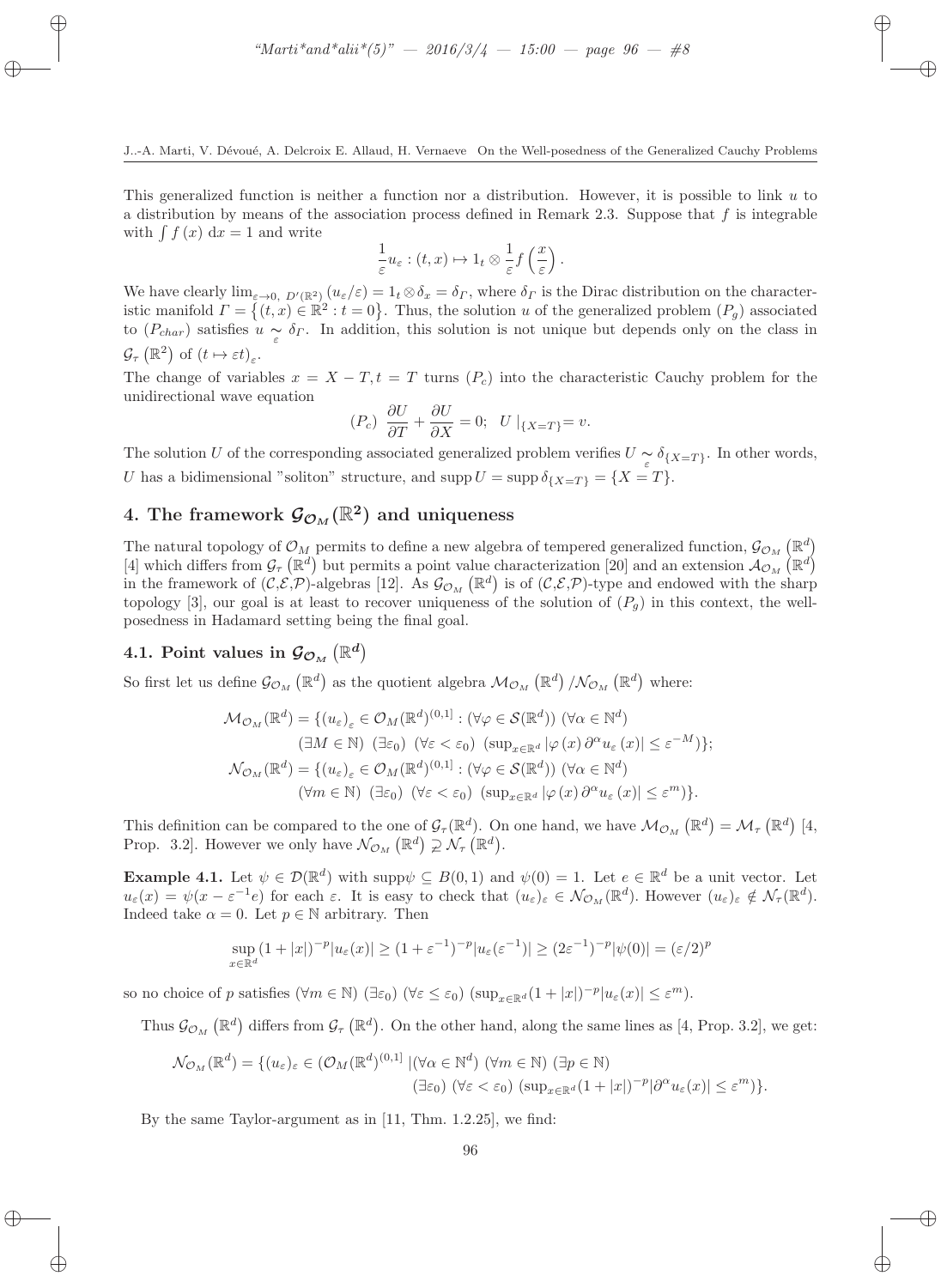#### Theorem 4.2.

$$
\mathcal{N}_{\mathcal{O}_M}(\mathbb{R}^d) = \{ (u_{\varepsilon})_{\varepsilon} \in \mathcal{M}_{\tau}(\mathbb{R}^d) \mid (\forall m \in \mathbb{N}) \ (\exists p \in \mathbb{N}) \ (\exists p \in \mathbb{N}) \ (\forall \varepsilon < \varepsilon_0) \ (\sup_{x \in \mathbb{R}^d} (1 + |x|)^{-p} |u_{\varepsilon}(x)| \leq \varepsilon^m) \}.
$$

As in the proof of Lemma 3.6, we refer to generalized points and point values as developed in [11, §1.2.4]. We recall that  $\widetilde{\mathbb{K}} = \mathcal{M}_{\mathbb{K}}/\mathcal{N}_{\mathbb{K}}$  is the ring of Colombeau generalized numbers ( $\mathbb{K} = \mathbb{R}, \mathbb{C}$ ) and similarly  $\mathbb{K}^d = \mathbb{K}^d$  the set of generalized points.

**Definition 4.3.** An element  $\widetilde{x} = [(x_{\varepsilon})_{\varepsilon}] \in \mathbb{R}^d$  is of slow scale if

$$
(\forall n \in \mathbb{N}) \ (\exists \varepsilon_0) \ (\forall \varepsilon < \varepsilon_0) \ \left( |x_{\varepsilon}| \leq \varepsilon^{-1/n} \right).
$$

**Theorem 4.4.** Let  $u = [(u_{\varepsilon})_{\varepsilon}] \in \mathcal{G}_{\mathcal{O}_M}(\mathbb{R}^d)$  and let  $\tilde{x} = [(x_{\varepsilon})_{\varepsilon}]$  be of slow scale. Then the point value  $u(\tilde{x}) = [(u_{\varepsilon}(x_{\varepsilon}))_{\varepsilon}] \in \tilde{\mathbb{C}} \text{ is well-defined.}$ 

Proof. Let  $(u_{\varepsilon})_{\varepsilon} \in M_{\mathcal{O}_M}(\mathbb{R}^d) = M_{\tau}(\mathbb{R}^d)$  be a representative of u. By [11, Prop. 1.2.45],  $(u_{\varepsilon})_{\varepsilon} \in \mathcal{M}_{\tau}(\mathbb{R}^d)$ implies that  $(u_\varepsilon(x_\varepsilon))_\varepsilon \in \mathcal{M}_{\mathbb{R}}$ , and that  $(u_\varepsilon(x_\varepsilon) - u_\varepsilon(x'_\varepsilon))_\varepsilon \in \mathcal{N}_{\mathbb{R}}$  if  $(x'_\varepsilon)_\varepsilon$  is another representative of  $\tilde{x}$ . It remains to be shown that the definition of the point value does not depend on the choice of representative of u. So let  $(u_{\varepsilon})_{\varepsilon} \in \mathcal{N}_{\mathcal{O}_M}(\mathbb{R}^d)$ . Let  $m \in \mathbb{N}$ . Choose  $p \in \mathbb{N}$  as in the statement of theorem 4.2. Then for sufficiently small  $\varepsilon$ ,

$$
|u_{\varepsilon}(x_{\varepsilon})| \leq \varepsilon^{m} (1+|x_{\varepsilon}|)^{p} \leq \varepsilon^{m} (2|x_{\varepsilon}|)^{p} \leq \varepsilon^{m} (2\varepsilon^{-1/p})^{p} = 2^{p} \varepsilon^{m-1}.
$$

Since  $m \in \mathbb{N}$  is arbitrary,  $(u_{\varepsilon}(x_{\varepsilon}))_{\varepsilon} \in \mathcal{N}_{\mathbb{C}}$ .

**Theorem 4.5.** Let  $u \in \mathcal{G}_{\mathcal{O}_M}(\mathbb{R}^d)$ . Then  $u = 0$  iff  $u(\tilde{x}) = 0$  for each slow scale point  $\tilde{x}$ .

*Proof.* If  $u = 0$ , then clearly  $u(\tilde{x}) = 0$  for each slow scale point (since the definition of point values does not depend on the representative of u). Conversely, let  $u(\tilde{x}) = 0$  for each slow scale point  $\tilde{x}$ . We first show by contradiction that

$$
(\forall m \in \mathbb{N}) \ (\exists n \in \mathbb{N}) \ (\exists \varepsilon_0) \ (\forall \varepsilon < \varepsilon_0) \ (\sup_{|x| \le \varepsilon^{-1/n}} |u_{\varepsilon}(x)| \le \varepsilon^m). \tag{4.1}
$$

Assuming the contrary, we find  $M \in \mathbb{N}$ , a decreasing sequence  $(\varepsilon_n)_n$  tending to 0 and  $x_{\varepsilon_n} \in \mathbb{R}^d$  with  $|x_{\varepsilon_n}| \leq \varepsilon_n^{-1/n}$  and  $|u_{\varepsilon_n}(x_{\varepsilon_n})| > \varepsilon_n^M$ , for each n. Let  $x_{\varepsilon} = 0$  if  $\varepsilon \notin {\varepsilon_n : n \in \mathbb{N}}$ . Then  $\tilde{x} = [(x_{\varepsilon})_{\varepsilon}]$  is of slow scale and  $(u_{\varepsilon}(x_{\varepsilon}))_{\varepsilon} \notin \mathcal{N}_{\mathbb{R}}$ , contradicting  $u(\tilde{x}) = 0$ .

Now let  $m \in \mathbb{N}$  arbitrary. Choose n as in equation  $((4.1))$ . Since  $(u_{\varepsilon})_{\varepsilon} \in M_{\mathcal{O}_M}(\mathbb{R}^d) = M_{\tau}(\mathbb{R}^d)$ , there exists  $N \in \mathbb{N}$  such that for small  $\varepsilon$ ,

$$
\sup_{x \in \mathbb{R}^d} (1+|x|)^{-N} |u_{\varepsilon}(x)| \leq \varepsilon^{-N}.
$$

Let  $p = nm + nN + N$ . Then, for small  $\varepsilon$ ,

$$
\sup_{x \in \mathbb{R}^d} (1+|x|)^{-p} |u_{\varepsilon}(x)| = \max \left( \sup_{|x| \le \varepsilon^{-1/n}} (1+|x|)^{-p} |u_{\varepsilon}(x)|, \sup_{|x| \ge \varepsilon^{-1/n}} (1+|x|)^{-p} |u_{\varepsilon}(x)| \right)
$$
  

$$
\le \max \left( \sup_{|x| \le \varepsilon^{-1/n}} |u_{\varepsilon}(x)|, \sup_{x \in \mathbb{R}^d} (1+|x|)^{-N} |u_{\varepsilon}(x)| \sup_{|x| \ge \varepsilon^{-1/n}} (1+|x|)^{N-p} \right)
$$
  

$$
\le \max \left( \varepsilon^m, \varepsilon^{-N} (\varepsilon^{-1/n})^{N-p} \right) = \varepsilon^m.
$$

Hence  $(u_{\varepsilon})_{\varepsilon} \in \mathcal{N}_{\mathcal{O}_M}(\mathbb{R}^d)$  by theorem 4.2.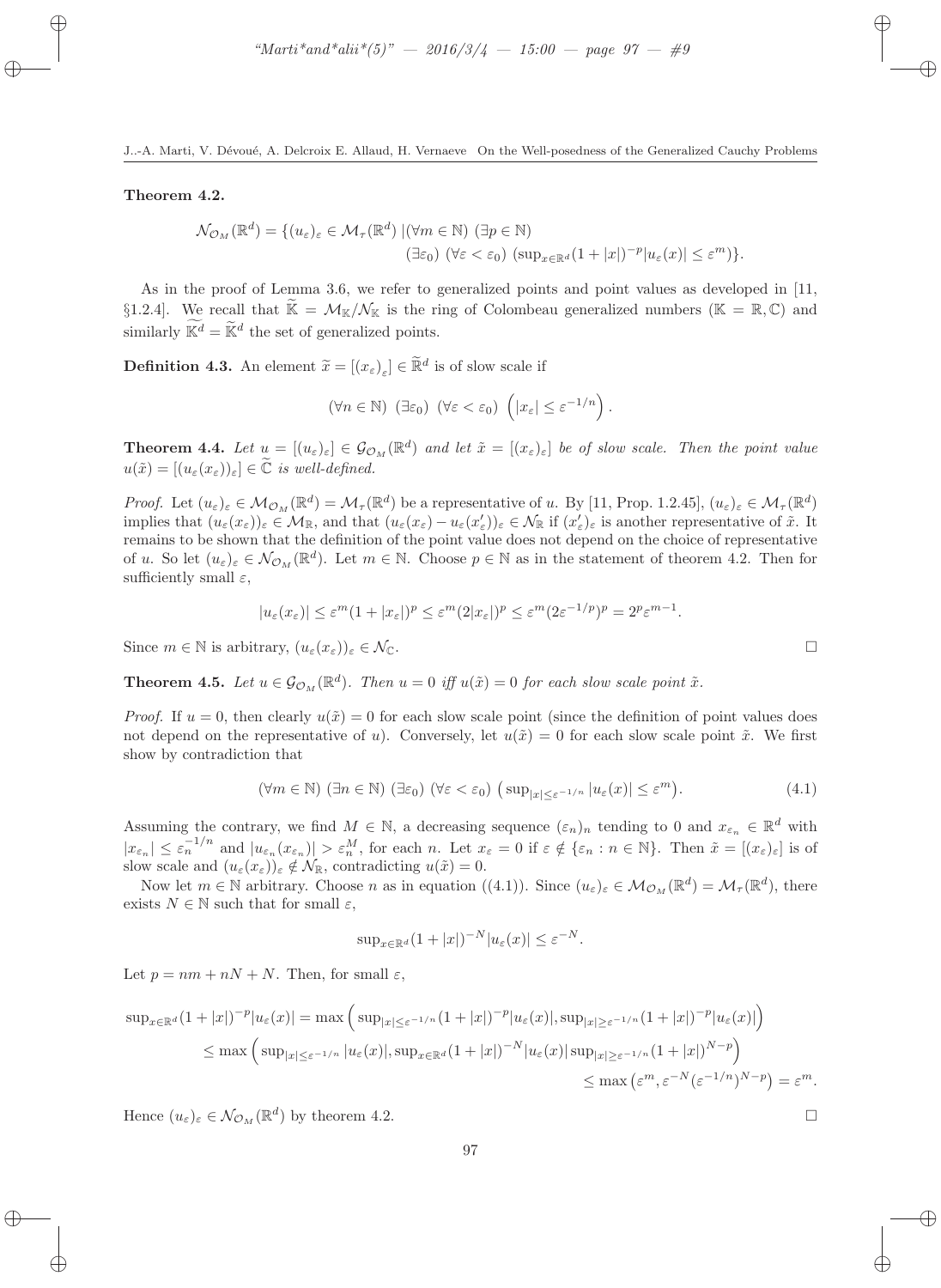#### 4.2. The main theorem

We start by two technical lemmas, the proof of the first one being a simple adaptation of [11, Thm 1.2.29].

**Lemma 4.6.** Let  $(f_{\varepsilon}), (g_{\varepsilon}),(\tilde{f}_{\varepsilon}),(\tilde{g}_{\varepsilon}) \in \mathcal{M}_{\mathcal{O}_M}$  such that  $[f_{\varepsilon}] = [\tilde{f}_{\varepsilon}]$  and  $[g_{\varepsilon}] = [\tilde{g}_{\varepsilon}]$ . We have that  $[f_{\varepsilon} \circ g_{\varepsilon}] =$  $[f_{\varepsilon} \circ \tilde{g}_{\varepsilon}]$ . If moreover  $g_{\varepsilon}$  preserves slow scale points then  $[\tilde{f}_{\varepsilon} \circ g_{\varepsilon}] = [f_{\varepsilon} \circ g_{\varepsilon}]$ .

**Lemma 4.7.** Let  $(f_{\varepsilon})_{\varepsilon}, (g_{\varepsilon})_{\varepsilon} \in M_{\mathcal{O}_M}(\mathbb{R})$  such that  $f_{\varepsilon}$  and  $g_{\varepsilon}$  are bijective,  $(f_{\varepsilon} - g_{\varepsilon})_{\varepsilon} \in \mathcal{N}_{\mathcal{O}_M}(\mathbb{R})$  and  $(f_{\varepsilon}^{-1})_{\varepsilon}, (g_{\varepsilon}^{-1})_{\varepsilon} \in M_{\mathcal{O}_M}(\mathbb{R})$ . Suppose moreover that  $g_{\varepsilon}^{-1}$  preserves slow scale points. Then  $(f_{\varepsilon}^{-1} - g_{\varepsilon}^{-1})_{\varepsilon} \in$  $\mathcal{N}_{\mathcal{O}_M}(\mathbb{R}).$ 

*Proof.* We have  $(f_{\varepsilon}^{-1} - g_{\varepsilon}^{-1}) \circ g_{\varepsilon} = f_{\varepsilon}^{-1} \circ g_{\varepsilon} - Id \in \mathcal{N}_{\mathcal{O}_M}$  because  $g_{\varepsilon} - f_{\varepsilon} \in \mathcal{N}_{\mathcal{O}_M}$  which implies that  $[f_{\varepsilon}^{-1} \circ g_{\varepsilon}] = [f_{\varepsilon}^{-1} \circ f_{\varepsilon}] = [Id]$ . But then as  $f_{\varepsilon}^{-1} - g_{\varepsilon}^{-1} = ((f_{\varepsilon}^{-1} - g_{\varepsilon}^{-1}) \circ g_{\varepsilon}) \circ g_{\varepsilon}^{-1}$  and  $g_{\varepsilon}^{-1} \in \mathcal{M}_{OM}$  and preserves slow scale points, then using the preceding lemma, we find that  $f_{\varepsilon}^{-1} - g_{\varepsilon}^{-1} \in \mathcal{N}_{\mathcal{O}_M}$ .

**Theorem 4.8.** Suppose that  $(l_{\varepsilon})_{\varepsilon}$  is taken in the subset  $\mathcal{L}_{\mathcal{O}_M}(\mathbb{R})$  in  $\mathcal{M}_{\mathcal{O}_M}(\mathbb{R})$  of families  $(g_{\varepsilon})_{\varepsilon}$  such that  $g'_{\varepsilon} > 0$ ,  $(g_{\varepsilon}^{-1})_{\varepsilon} \in M_{\mathcal{O}_M}(\mathbb{R})$  preserves slow scale points,  $\lim_{\varepsilon \to 0, \mathcal{D}'(\mathbb{R})} g_{\varepsilon} = 0$ . Then, if  $f \in \mathcal{O}_M(\mathbb{R})$ and  $F = 0$ , the solution  $u = \left[1_t \otimes f \circ l_{\varepsilon}^{-1}\right]_{\mathcal{G}_{\mathcal{O}_M}(\mathbb{R}^2)}$  of  $(P_g)$  is unique in  $\mathcal{G}_{\mathcal{O}_M}(\mathbb{R}^2)$  and depends only on  $l=[l_{\varepsilon}]_{\mathcal{G}_{\mathcal{O}_M}(\mathbb{R})}.$ 

Proof. Let us take  $(l_{\varepsilon})_{\varepsilon},(h_{\varepsilon})_{\varepsilon} \in \mathcal{M}_{\mathcal{O}_M}(\mathbb{R})$  such that  $[l_{\varepsilon}] = [h_{\varepsilon}]$  and let  $u = [u_{\varepsilon}], v = [v_{\varepsilon}]$  (with  $(u_{\varepsilon})_{\varepsilon},(v_{\varepsilon})_{\varepsilon} \in M_{\mathcal{O}_M}(\mathbb{R}^2)$  be the corresponding solutions of  $(P_g)$ . For all  $\varepsilon$ , we have

$$
\begin{cases} u_{\varepsilon}(t,x) = f(l_{\varepsilon}^{-1}(x)) + \mu_{\varepsilon}(l_{\varepsilon}^{-1}(x)) + \int_{l_{\varepsilon}^{-1}(x)}^{t} i_{\varepsilon}(\tau,x) d\tau \\ v_{\varepsilon}(t,x) = f(h_{\varepsilon}^{-1}(x)) + \nu_{\varepsilon}(h_{\varepsilon}^{-1}(x)) + \int_{h_{\varepsilon}^{-1}(x)}^{t} j_{\varepsilon}(\tau,x) d\tau \end{cases}
$$

where  $(i_{\varepsilon})_{\varepsilon}, (j_{\varepsilon})_{\varepsilon}, (\mu_{\varepsilon})_{\varepsilon}, (\nu_{\varepsilon})_{\varepsilon} \in \mathcal{N}_{\mathcal{O}_M}$ . First we know that  $l_{\varepsilon}^{-1} - h_{\varepsilon}^{-1} \in \mathcal{N}_{\mathcal{O}_M}$  and  $f \in \mathcal{O}_M$  so that  $f \circ l_{\varepsilon}^{-1} - f \circ h_{\varepsilon}^{-1} \in \mathcal{N}_{\mathcal{O}_M}$ . Furthermore, as  $\mu_{\varepsilon}, \nu_{\varepsilon} \in \mathcal{N}_{\mathcal{O}_M}$ ,  $l_{\varepsilon}^{-1}, h_{\varepsilon}^{-1} \in \mathcal{M}_{OM}$  and they preserve slow scale points, we have that  $\mu_{\varepsilon} \circ l_{\varepsilon}^{-1}, \nu_{\varepsilon} \circ h_{\varepsilon}^{-1} \in \mathcal{N}_{\mathcal{O}_M}$ . Now to finish the proof we have to check that

$$
\int_{l_{\varepsilon}^{-1}(x)}^{t} i_{\varepsilon}(\tau,x) d\tau - \int_{h_{\varepsilon}^{-1}(x)}^{t} j_{\varepsilon}(\tau,x) d\tau \in \mathcal{N}_{\mathcal{O}_M}.
$$

We will do it only for the first integral part, as they are almost identical. First we set, for all  $\varepsilon$ ,  $k_{\varepsilon}(t,x) = \int_{l_{\varepsilon}^{-1}(x)}^{t} i_{\varepsilon}(\tau,x) d\tau$ . Let  $(t_{\varepsilon},x_{\varepsilon})_{\varepsilon} \in \widetilde{\mathbb{R}}^2$  be a slow scale point. Then  $x_{\varepsilon} \in \widetilde{\mathbb{R}}$  is a slow scale point and  $y_{\varepsilon} = l_{\varepsilon}^{-1}(x_{\varepsilon})$  is also a slow scale point. We have

$$
\forall \varepsilon, \exists c_{\varepsilon} \in [y_{\varepsilon}, t_{\varepsilon}], k_{\varepsilon}(t_{\varepsilon}, x_{\varepsilon}) = \int_{y_{\varepsilon}}^{t_{\varepsilon}} i_{\varepsilon}(\tau, x_{\varepsilon}) d\tau = (t_{\varepsilon} - y_{\varepsilon}) i_{\varepsilon}(c_{\varepsilon}, x_{\varepsilon})
$$

but as  $|c_{\varepsilon}| \le \max(|y_{\varepsilon}|, |t_{\varepsilon}|), (c_{\varepsilon})$  is also a slow scale point. But then  $(c_{\varepsilon}, x_{\varepsilon})$  is a slow scale point of  $\mathbb{R}^2$ so that  $(i_{\varepsilon}(c_{\varepsilon}, x_{\varepsilon}))_{\varepsilon} \in \mathcal{N}_{\mathbb{R}}$  and finally  $(k_{\varepsilon}(t_{\varepsilon}, x_{\varepsilon}))_{\varepsilon} \in \mathcal{N}_{\mathbb{R}}$ .

**Remark 4.9.** However, we cannot prove the existence of a solution to  $(P_g)$  in  $\mathcal{G}_{\mathcal{O}_M}(\mathbb{R}^2)$  if  $F \neq 0$  as can be seen by taking  $F(.,.,u) = u$ ; indeed the regularized problem becomes

$$
(P_{\infty}) \qquad \frac{\partial u_{\varepsilon}}{\partial t}(t,x) = u_{\varepsilon}(t,x); \ u_{\varepsilon}(t,\varepsilon t) = v(t)
$$

whose solution is  $u_{\varepsilon}(t,x) = v(x/\varepsilon)e^{-x/\varepsilon}e^t$  which clearly is not in  $\mathcal{M}_{\mathcal{O}_M}(\mathbb{R}^2)$ .